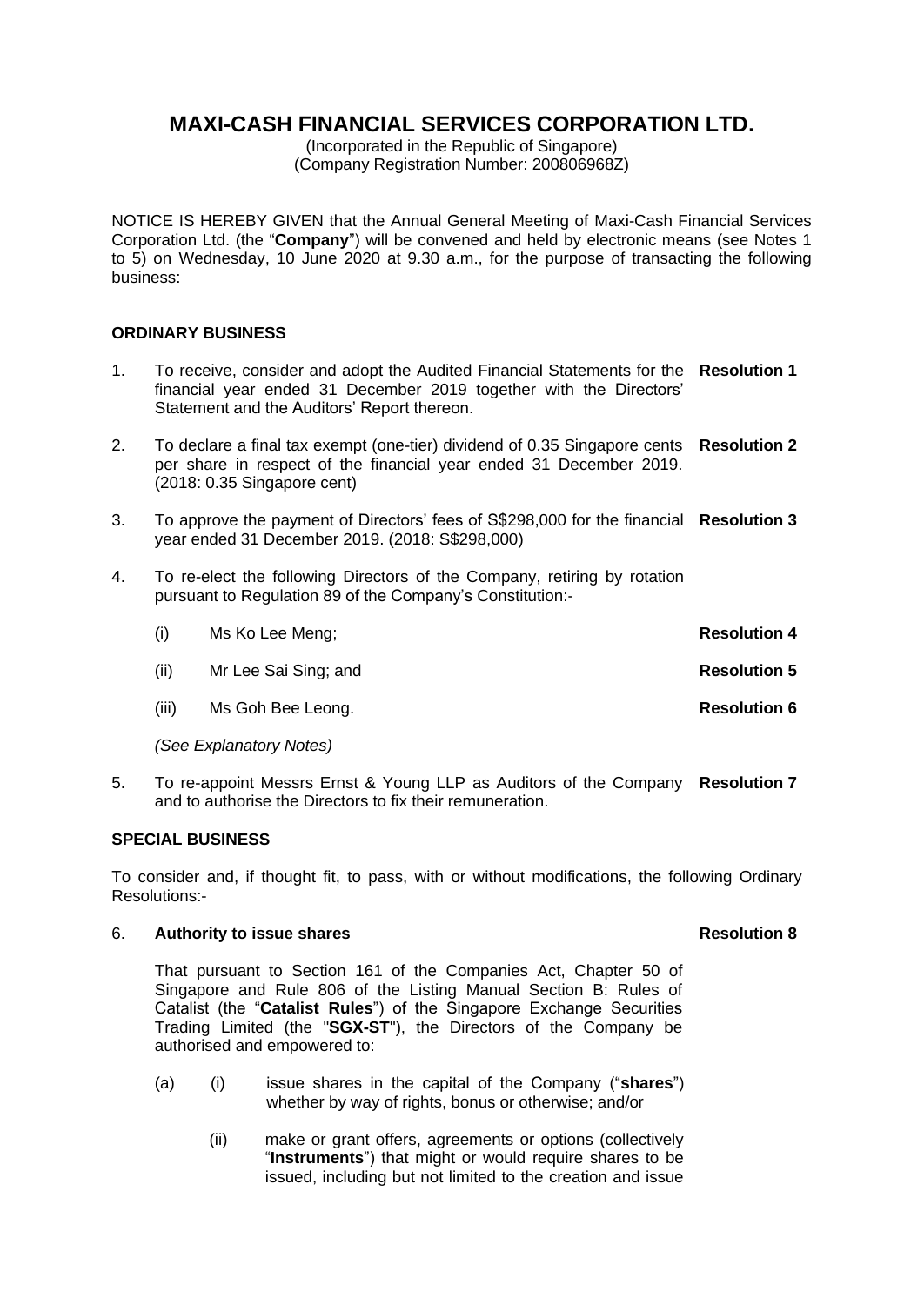Notice of Annual General Meeting Page 2

> of (as well as adjustments to) options, warrants, debentures or other instruments convertible into shares; and

(iii) issue additional Instruments arising from adjustments made to the number of Instruments previously issued in the event of rights, bonus or capitalisation issues.

at any time and upon such terms and conditions and for such purposes and to such persons as the Directors may in their absolute discretion, deem fit; and

(b) (notwithstanding the authority conferred by this Resolution may have ceased to be in force) issue shares in pursuance of any Instrument made or granted by the Directors while this Resolution was in force,

## **PROVIDED THAT:**

- (1) the aggregate number of shares (including shares to be issued in pursuance of the Instruments, made or granted pursuant to this Resolution) to be issued pursuant to this Resolution shall not exceed one hundred per cent (100%) of the total number of issued shares (excluding treasury shares and subsidiary holdings) in the capital of the Company (as calculated in accordance with sub-paragraph (2) below), of which the aggregate number of shares to be issued other than on a pro-rata basis to shareholders of the Company shall not exceed fifty per cent (50%) of the total number of issued shares (excluding treasury shares and subsidiary holdings) in the capital of the Company (as calculated in accordance with sub-paragraph (2) below) or any such other limit as may be prescribed by the Catalist Rules as at the date this Resolution is passed;
- (2) (subject to such calculation as may be prescribed by the SGX-ST) for the purpose of determining the aggregate number of shares that may be issued under sub-paragraph (1) above, the total number of issued shares (excluding treasury shares and subsidiary holdings) shall be based on the total number of issued shares (excluding treasury shares and subsidiary holdings) in the capital of the Company at the time of passing of this Resolution, after adjusting for:
	- (a) new shares arising from the conversion or exercise of any convertible securities;
	- (b) new shares arising from exercising share options or vesting of share awards which are outstanding or subsisting at the time of the passing of this Resolution, provided that the share options or awards (as the case may be) were granted in compliance with Part VIII of Chapter 8 of the Catalist Rules; and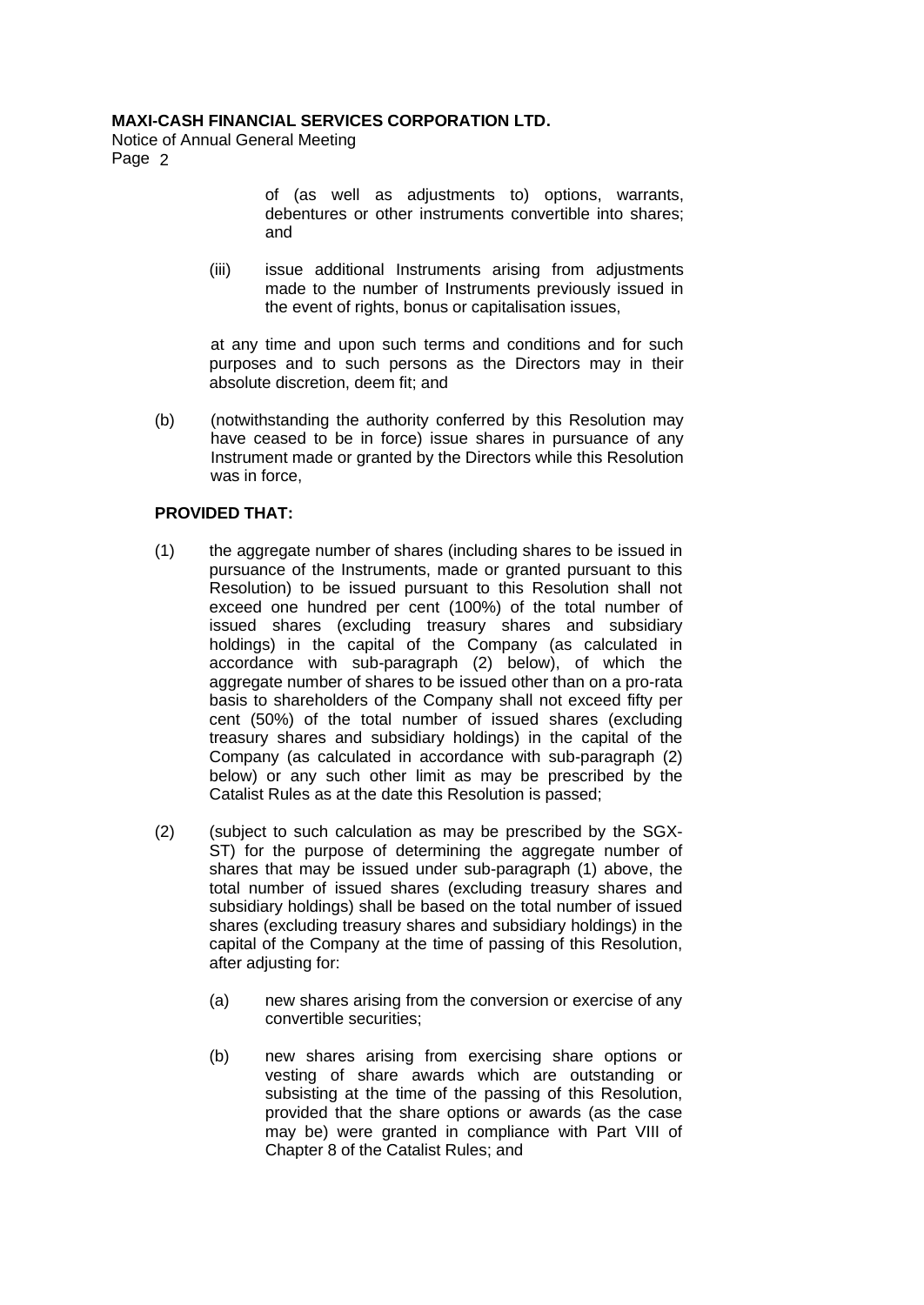Notice of Annual General Meeting Page 3

> (c) any subsequent bonus issue, consolidation or subdivision of shares;

> Adjustments in accordance with the above Paragraph 2a and 2b are only to be made in respect of new shares arising from convertible securities, share options or share awards which were issued and outstanding or subsisting at the time of the passing of the resolution approving the mandate.

- (3) in exercising the authority conferred by this Resolution, the Company shall comply with the provisions of the Catalist Rules of the SGX-ST for the time being in force (unless such compliance has been waived by the SGX-ST) and the Constitution of the Company; and
- (4) unless revoked or varied by the Company in a general meeting, such authority shall continue in force until the conclusion of the next Annual General Meeting of the Company or the date by which the Annual General Meeting of the Company is required by law to be held, whichever is earlier.

*(See Explanatory Notes)*

#### 7. **Authority to issue shares under the Maxi-Cash Performance Share Resolution 9Plan**

That pursuant to Section 161 of the Companies Act, Chapter 50 of Singapore, authority be and is hereby given to the Directors of the Company to offer and grant awards ("**Awards**") in accordance with the provisions of the Maxi-Cash Performance Share Plan and to allot and issue from time to time such number of shares in the capital of the Company as may be required to be issued pursuant to the vesting of the Awards granted under the Maxi-Cash Performance Share Plan, provided always, the aggregate number of shares to be allotted and issued pursuant to the Maxi-Cash Performance Share Plan, when added to the number of shares issued and issuable in respect of all Awards, and all shares issued and issuable in respect of all options or awards granted under any other share incentive scheme or share plans adopted by the Company and for the time being in force, shall not exceed fifteen per cent (15%) of the total issued share capital (excluding treasury shares and subsidiary holdings) of the Company on the date preceding the date of the relevant grant and that such authority shall from time to time, unless revoked or varied by the Company in a general meeting, continue in force until the conclusion of the next Annual General Meeting of the Company or the date by which the next Annual General Meeting of the Company is required by law to be held, whichever is earlier.

*(See Explanatory Notes)*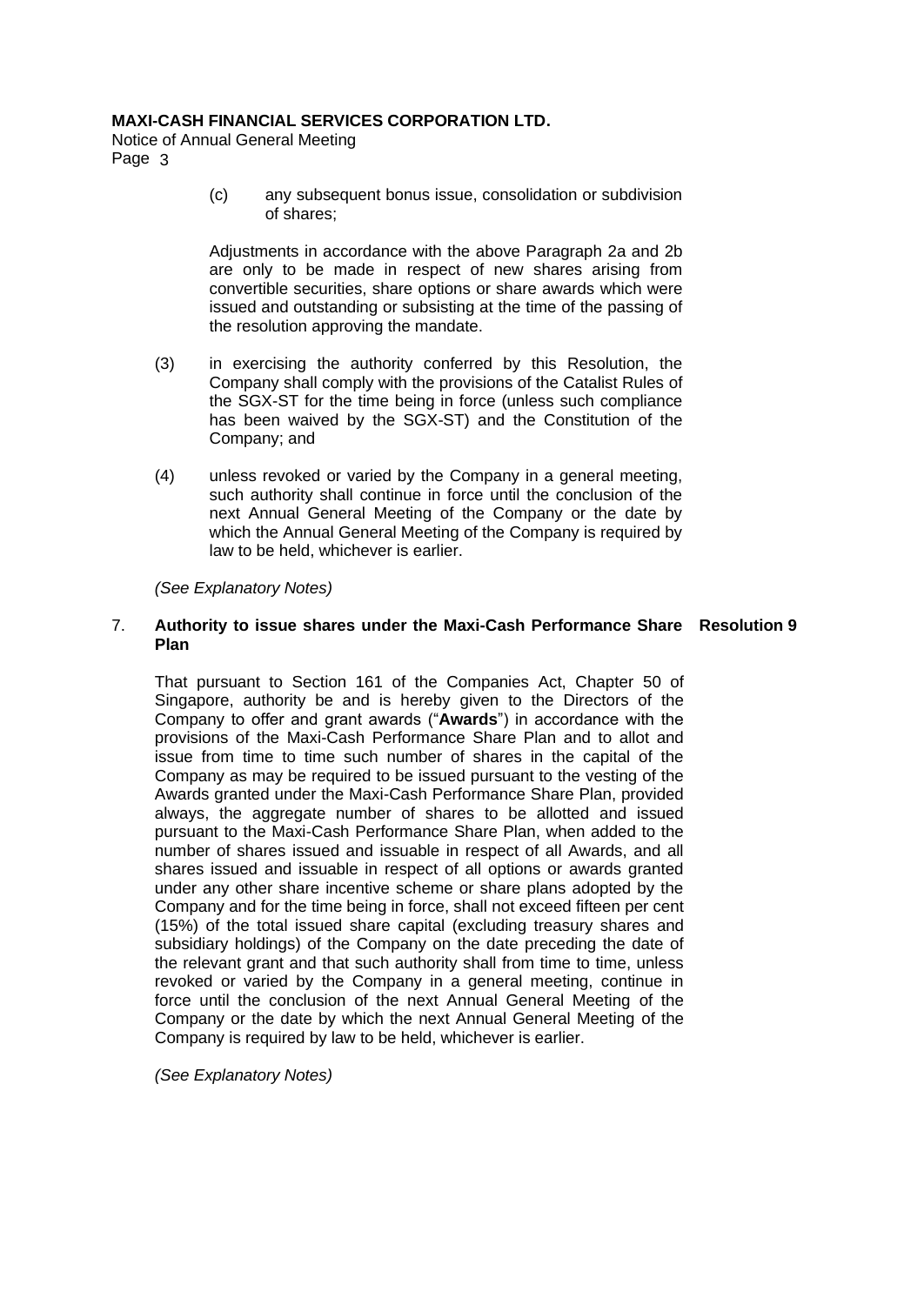Notice of Annual General Meeting Page 4

#### 8. **Authority to issue shares under the Maxi-Cash Financial Services Resolution 10 Corporation Ltd Scrip Dividend Scheme**

That pursuant to Section 161 of the Companies Act, Chapter 50 of Singapore and Rule 806 of the Catalist Rules, the Directors of the Company be and are hereby authorised and empowered to issue such number of shares in the Company as may be required to be issued pursuant to the Maxi-Cash Financial Services Corporation Ltd Scrip Dividend Scheme from time to time and that such authority shall, unless revoked or varied by the Company in a general meeting, continue in force until the conclusion of the next Annual General Meeting of the Company or the date by which the next Annual General Meeting of the Company is required by law to be held, whichever is earlier.

*(See Explanatory Notes)*

#### 9. **Proposed renewal of the Share Purchase Mandate**

**Resolution 11** 

That for the purposes of Sections 76C and 76E of the Companies Act, Chapter 50 of Singapore, the Directors of the Company be and are hereby authorised to make purchases of shares in the capital of the Company from time to time (whether by way of market purchases or offmarket purchases on an equal access scheme) of up to ten per cent (10%) of the issued ordinary shares in the capital of the Company (ascertained as at date of the passing of this Resolution 11) at the price of up to but not exceeding the Maximum Price, in accordance with the "**Guidelines on Share Purchases**" set out in Annex A of the Appendix to Shareholders dated 9 April 2020 for the renewal of the Share Purchase Mandate (the "**Appendix**") and this mandate shall, unless revoked or varied by the Company in general meeting, continue in force until the date that the next Annual General Meeting of the Company is held or is required by law to be held, whichever is the earlier.

In this Ordinary Resolution, "**Maximum Price**" means the maximum price at which the shares can be purchased pursuant to the Share Purchase Mandate, which shall not exceed the sum constituting five per cent (5%) above the average closing price of the shares over the period of five (5) Market Days ("**Market Day**" being a day on which the SGX-ST is open for securities trading) in which transactions in the shares on the SGX-ST were recorded, in the case of a market purchase, before the day on which such purchase is made, and, in the case of an off-market purchase on an equal access scheme, immediately preceding the date of offer by the Company, as the case may be, and adjusted for any corporate action that occurs during the relevant five (5) day period.

*(See Explanatory Notes)*

#### **OTHER BUSINESS**

10. To transact any other business.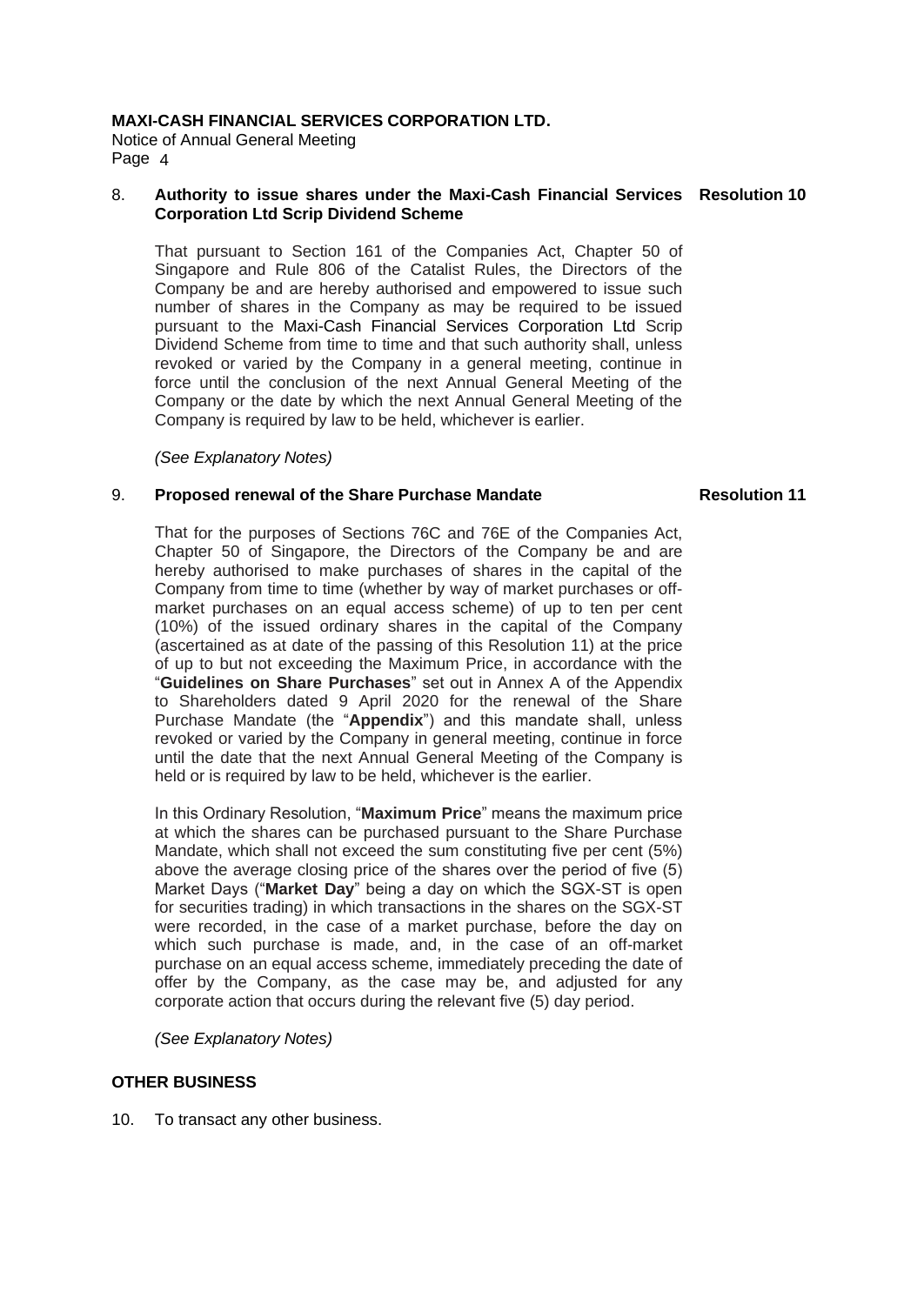Notice of Annual General Meeting Page 5

BY ORDER OF THE BOARD

**Lim Swee Ann** Company Secretary 20 May 2020, Singapore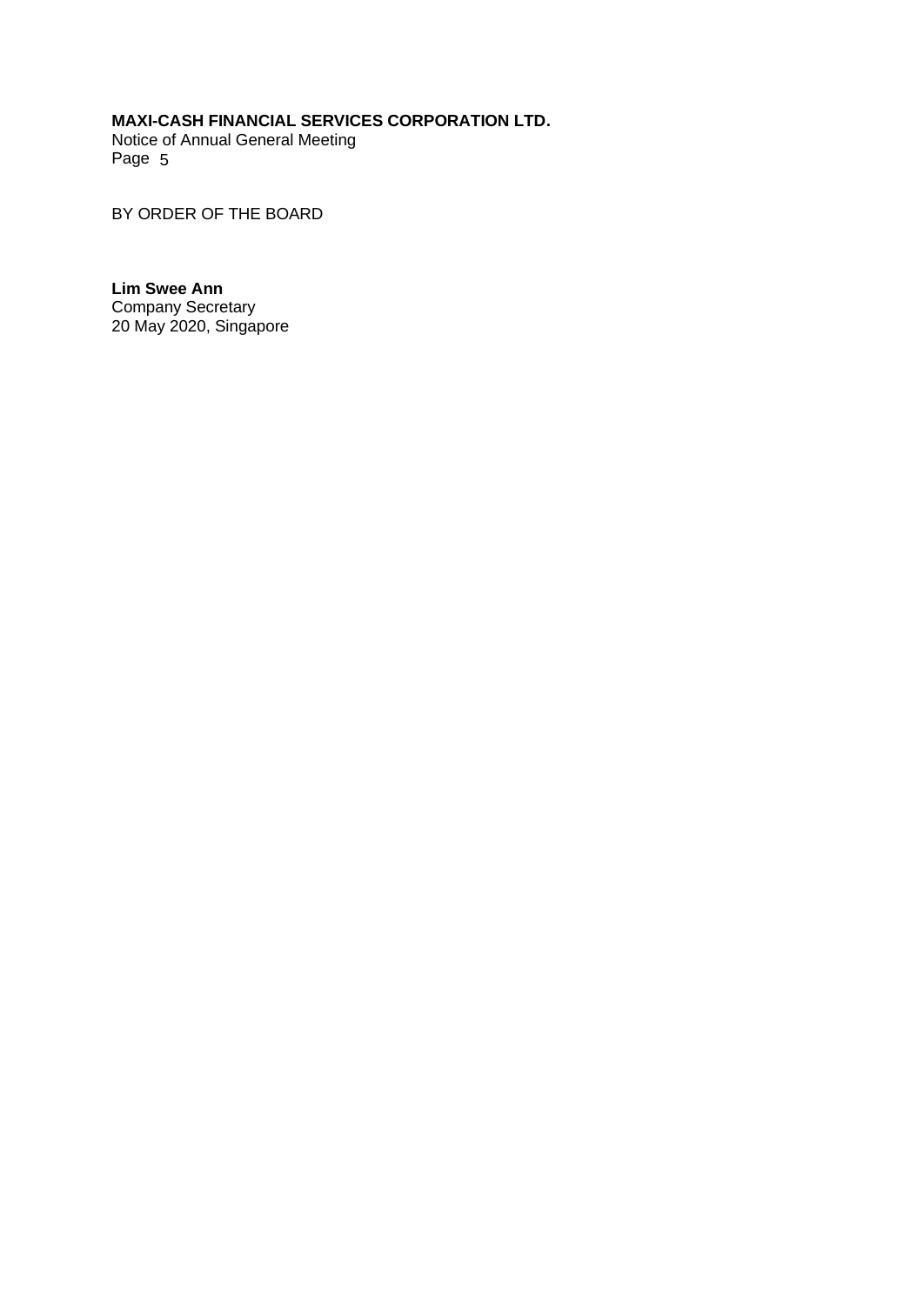Notice of Annual General Meeting Page 6

#### **Explanatory Notes:**

#### **Resolution 4**

Ms Ko Lee Meng will, upon re-election as a Director of the Company, remain as a member of the Audit Committee and Remuneration Committee. Detailed information on Ms Ko Lee Meng can be found under the sections entitled "Board of Directors", "Corporate Governance Report" and "Directors' Statement" of the Company's Annual Report 2019.

#### **Resolution 5**

Mr Lee Sai Sing will, upon re-election as a Director of the Company, remain as the Chairman of the Remuneration Committee and a member of the Audit Committee and Nominating Committee. Mr Lee Sai Sing is considered by the Board of Directors to be independent for the purpose of Rule 704(7) of the Catalist Rules. Detailed information on Mr Lee Sai Sing can be found under the sections entitled "Board of Directors", "Corporate Governance Report" and "Directors' Statement" of the Company's Annual Report 2019.

#### **Resolution 6**

Ms Goh Bee Leong will, upon re-election as a Director of the Company, remain as the Chairman of the Nominating Committee and a member of the Audit Committee and Remuneration Committee. Ms Goh Bee Leong is considered by the Board of Directors to be independent for the purpose of Rule 704(7) of the Catalist Rules. Detailed information on Ms Goh Bee Leong can be found under the sections entitled "Board of Directors", "Corporate Governance Report" and "Directors' Statement" of the Company's Annual Report 2019.

#### **Resolution 8**

The Ordinary Resolution no. 8, if passed, will empower the Directors of the Company, effective until the conclusion of the next Annual General Meeting of the Company, or the date by which the next Annual General Meeting of the Company is required by law to be held, or such authority is varied or revoked by the Company in a general meeting, whichever is the earlier, to issue shares, make or grant Instruments convertible into shares and to issue shares pursuant to such Instruments, up to a number not exceeding, in total one hundred per cent (100%) of the total number of issued shares (excluding treasury shares and subsidiary holdings) in the capital of the Company, of which fifty per cent (50%) may be issued other than on a pro-rata basis to the shareholders of the Company.

For determining the aggregate number of shares that may be issued, the total number of issued shares (excluding treasury shares and subsidiary holdings) will be calculated based on the total number of issued shares (excluding treasury shares and subsidiary holdings) in the capital of the Company at the time this Ordinary Resolution is passed after adjusting for new shares arising from the conversion or exercise of any convertible securities or share options or vesting of share awards which are outstanding or subsisting at the time when this Ordinary Resolution is passed and any subsequent bonus issue, consolidation or subdivision of shares.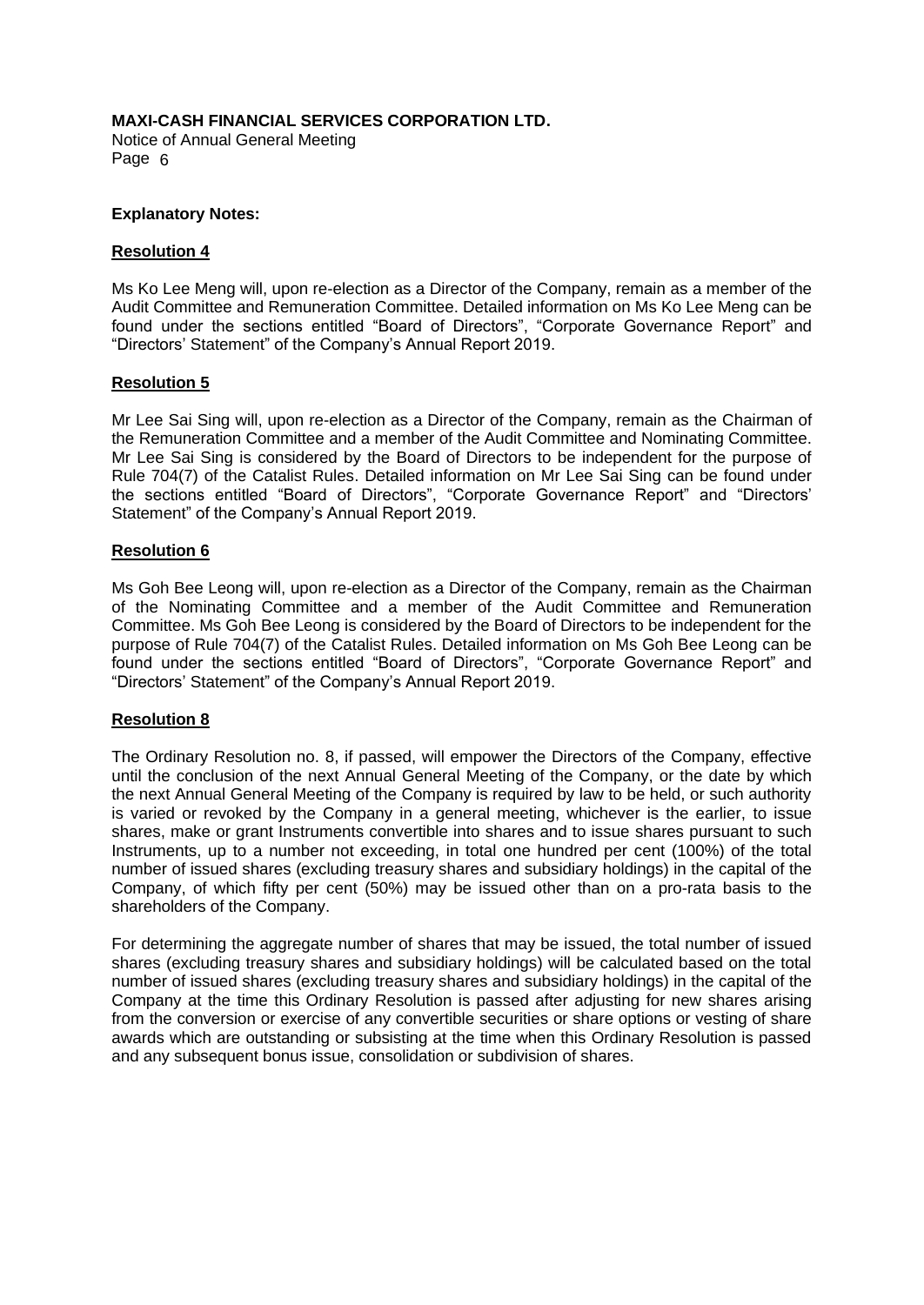Notice of Annual General Meeting Page 7

## **Resolution 9**

The Ordinary Resolution no. 9, if passed, will empower the Directors of the Company, to allot and issue shares in the Company of up to a number not exceeding in total fifteen per cent (15%) of the total issued shares in the capital of the Company from time to time pursuant to the vesting of Awards under the Maxi-Cash Performance Share Plan.

#### **Resolution 10**

The Ordinary Resolution no. 10, if passed, will empower the Directors of the Company, effective until the conclusion of the next Annual General Meeting of the Company, or the date by which the next Annual General Meeting of the Company is required by law to be held or when such authority is varied or revoked by the Company in a general meeting, whichever is the earlier, to issue shares in the Company from time to time pursuant to the Maxi-Cash Financial Services Corporation Ltd Scrip Dividend Scheme. Please refer to the Company's announcement dated 9 March 2016 for details on the Maxi-Cash Financial Services Corporation Ltd Scrip Dividend Scheme.

## **Resolution 11**

The Ordinary Resolution no. 11, if passed, will empower the Directors of the Company, from the date of the Annual General Meeting of the Company until the date the next Annual General Meeting of the Company is to be held or is required by law to be held, whichever is the earlier, to make purchases (whether by way of market purchases or off-market purchases on an equal access scheme) from time to time of up to ten per cent (10%) of the total number of issued shares (excluding treasury shares and subsidiary holdings) at prices up to but not exceeding the Maximum Price. The rationale for, the authority and limitation on, the sources of funds to be used for the purchase or acquisition including the amount of financing and the financial effects of the purchase or acquisition of shares by the Company pursuant to the Share Purchase Mandate are set out in greater detail in Annex A of the Appendix.

#### **Notes:**

- (1) This AGM is being convened and will be held by electronic means pursuant to the COVID-19 (Temporary Measures) (Alternative Arrangements for Meetings for Companies, Variable Capital Companies, Business Trusts, Unit Trusts and Debenture Holders) Order 2020.
- (2) Due to current COVID-19 restriction orders in Singapore and as part of the measures to minimise the risk of community spread of COVID-19, the Company will arrange for a live webcast, which allows members to view the proceedings of the AGM via "live" audio and video feed ("**Webcast**"). In addition, members will be able to observe the annual general meeting ("**AGM**") proceedings by audio only means via telephone ("**Audio Link**"). Members who wish to observe the AGM proceedings by Webcast or Audio Link must pre-register at the URL<https://bit.ly/MaxiCashRegistration> by 9.30 a.m. on 7 June 2020 ("**Registration Deadline**"). Following verification of their shareholding status, members will receive further instructions on how to access the Webcast and the Audio Link via email ("**Registration Confirmation Email**") by 9 June 2020.

Members who have pre-registered by the Registration Deadline but do not receive the Registration Confirmation Email by 9.30 a.m. on 9 June 2020 should contact Easy Video via email at easyvideoa@gmail.com or Rais at 98078232.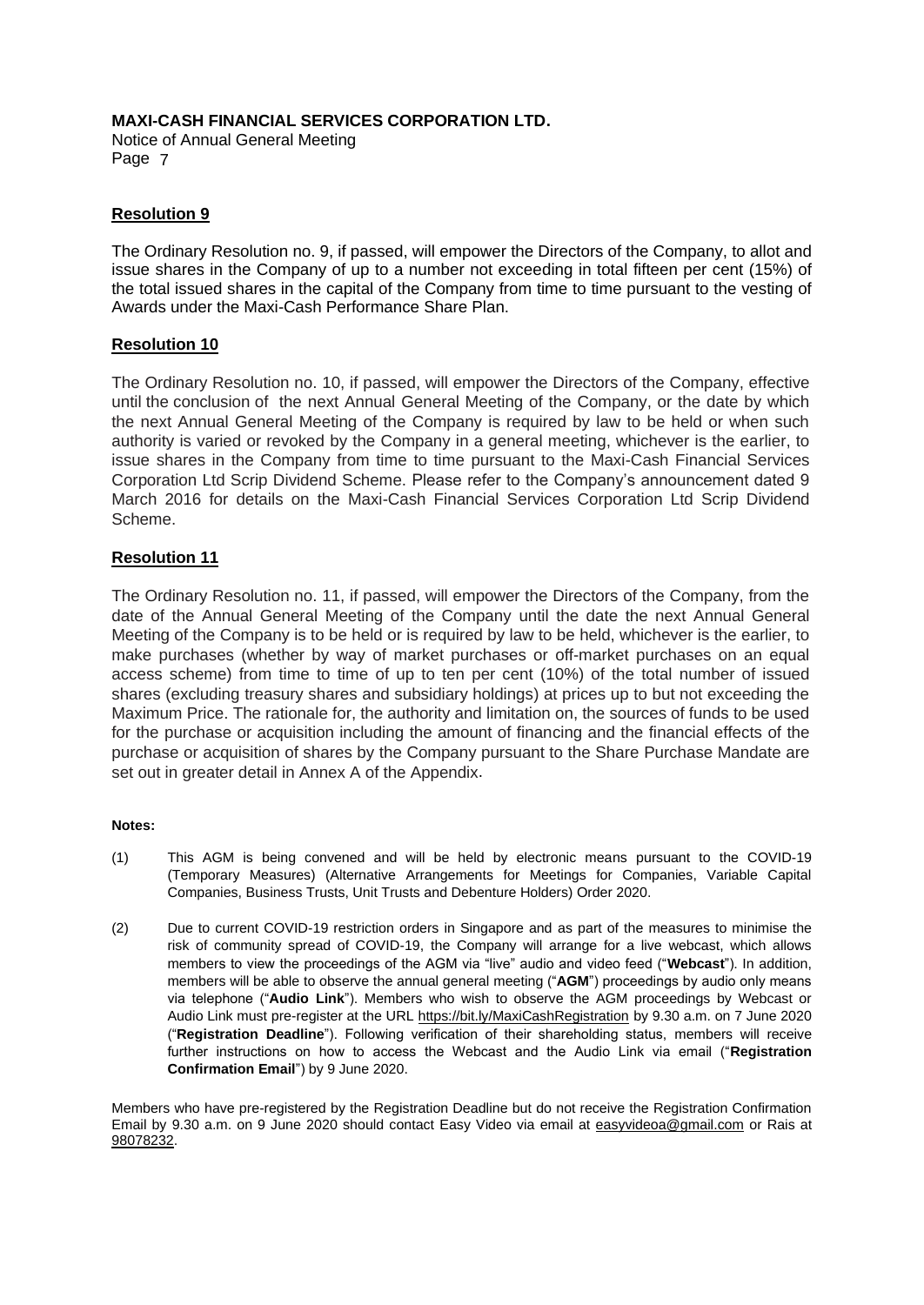Notice of Annual General Meeting Page 8

(3) Members viewing the Webcast or listening to the Audio Link will not be able to submit questions online or over the telephone during the Webcast or the Audio Link. Members must submit any questions they may have by 9.30 a.m. on 5 June 2020 by email to https://bit.ly/Maxi-CashAGM

Members submitting questions are requested to state: (a) their full name; and (b) the member's identification/registration number, failing which the Company shall be entitled to regard the submission as invalid.

[The Company will provide responses to substantial and relevant questions prior to the AGM through publication on SGXNet **OR** at the AGM via "live" audio-visual webcast or a "live" audio-only stream (via telephone).

(4) Members viewing the Webcast or listening to the Audio Link will not be able to cast their votes online or over the telephone during the Webcast or the Audio Link. All members must vote by proxy only. Members must appoint the Chairman of the AGM to act as their proxy and must specifically direct the proxy on how they wish to vote for or vote against (or abstain from voting on) the resolutions in the instrument appointing the Chairman of the AGM as proxy, failing which the instrument may be treated as invalid .

The signed instrument appointing the Chairman of the AGM as proxy, together with the power of attorney or other authority under which it is signed (if applicable) or a certified copy thereof, must be:

- (a) submitted by email to https://bit.ly/Maxi-CashAGM; or
- (b) lodged at the registered office of the Company's Share Registrar, B.A.C.S. Private Limited, 8 Robinson Road #08-00 ASO Building Singapore 048544; or

in either case, by no later than 9.30 a.m. on 7 June 2020, being 72 hours before the time appointed for holding this AGM, failing which the Company shall be entitled to regard the instrument of proxy as invalid.

The instrument appointing the Chairman of the AGM as proxy must be signed by the appointor or his attorney duly authorised in writing. Where the instrument appointing the Chairman of the AGM as proxy is executed by a corporation, it must be either under its common seal or signed on its behalf by an attorney or a duly authorised officer of the corporation. Where the instrument appointing the Chairman of the AGM as proxy is signed on behalf of the appointor by an attorney, the letter or power of attorney (or other authority) or a duly certified copy thereof must (failing previous registration with the Company) be lodged with the instrument of proxy, failing which the instrument may be treated as invalid.

The Company shall be entitled to reject the instrument appointing the Chairman of the AGM as proxy if it is incomplete, improperly completed, illegible or where the true intentions of the appointor are not ascertainable from the instructions of the appointor specified in the instrument appointing the Chairman of the AGM as proxy (such as in the case where the appointor submits more than one (1) instrument of proxy).

In the case of a member whose Shares are entered against his/her name in the Depository Register (as defined in Section 81SF of the Securities and Futures Act (Chapter 289 of Singapore Statutes), the Company may reject any instrument appointing the Chairman of the AGM as proxy lodged if such member, being the appointor, is not shown to have Shares entered against his/her name in the Depository Register as at 72 hours before the time appointed for holding the AGM, as certified by The Central Depository (Pte) Limited to the Company.

Members who hold their Shares through a Relevant Intermediary (as defined in Section 181 of the Companies Act (Chapter 50 if Singapore Statutes)) (including Central Provident Fund ("**CPF**") Investment Scheme members or Supplementary Retirement Scheme ("**SRS**") investors) and who wish to exercise their votes by appointing the Chairman of the AGM as proxy should approach their